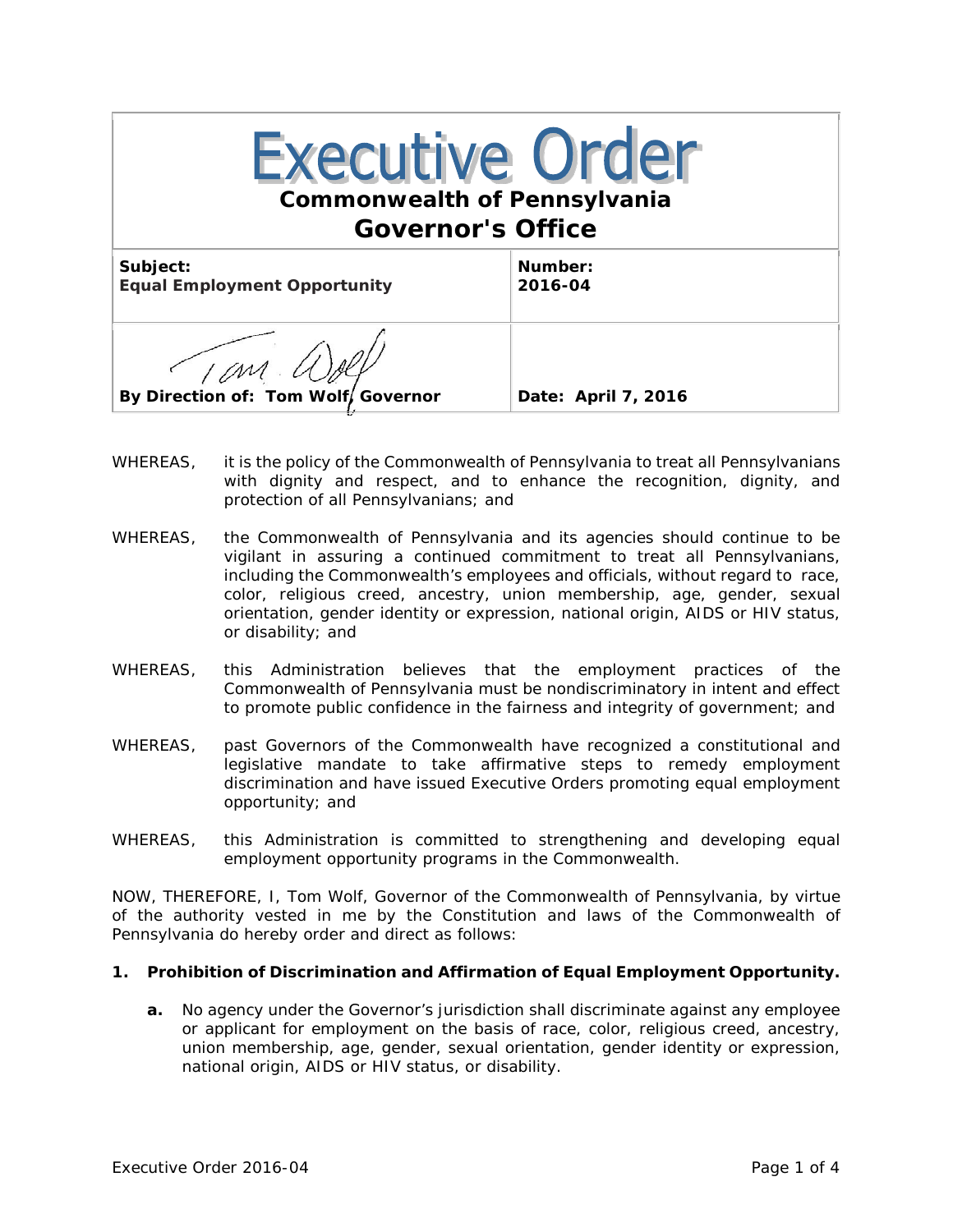- **b.** Each agency under the Governor's jurisdiction shall ensure fair and equal employment opportunities exist at every level of government.
- **c.** Sexual harassment or harassment based on any of the factors listed in paragraph 1.a. of this Executive Order is prohibited.
- **2. Definitions.** The following words and phrases when used in this Executive Order shall have, unless the context clearly indicates otherwise, the meanings given to them in this section:
	- **a. "Sexual orientation"** means heterosexuality, homosexuality or bisexuality.
	- **b. "Gender identity or expression"** means the gender-related identity, appearance, mannerisms, expression or other gender-related characteristics of an individual regardless of the individual's designated sex at birth.
- **3. Responsibility for Implementing Equal Employment Opportunity.**
	- **a. The Secretary of Administration** shall supervise the development, implementation, and enforcement of the Commonwealth's equal employment opportunity programs through the **Bureau of Workforce Planning, Development, and Equal Employment Opportunity,** which shall in turn:
		- **(1)** Develop and promote steps designed to ensure a diverse workforce, equal employment opportunity, and fair treatment of the protected classes listed in paragraph 1.a. of this Executive Order at all levels of state government.
		- **(2)** Develop Commonwealth-wide equal employment opportunity policies, procedures, and training to ensure consistency and uniformity.
		- **(3)** Conduct or participate in periodic on-site reviews and audits of agency equal employment opportunity programs.
		- **(4)** Develop complaint investigation and resolution procedures for implementation by all agencies under the Governor's jurisdiction.
		- **(5)** Review complaint investigation reports at any stage of the complaint process.
		- **(6)** Develop and implement a standardized equal employment opportunity procedure to monitor personnel transactions in all Commonwealth agencies under the Governor's jurisdiction.
		- **(7)** Develop and issue guidelines for the conduct of agency equal employment opportunity programs and the review of equal employment opportunity plans prior to implementation.
		- **(8)** Design and implement monitoring and reporting systems to measure the effectiveness of agency equal employment opportunity programs.
		- **(9)** Consult with agency officials regarding personnel actions implicating equal employment opportunity, including recruitment, hiring, promotion, demotion, separation, transfer, performance standards and evaluation, and rate of pay.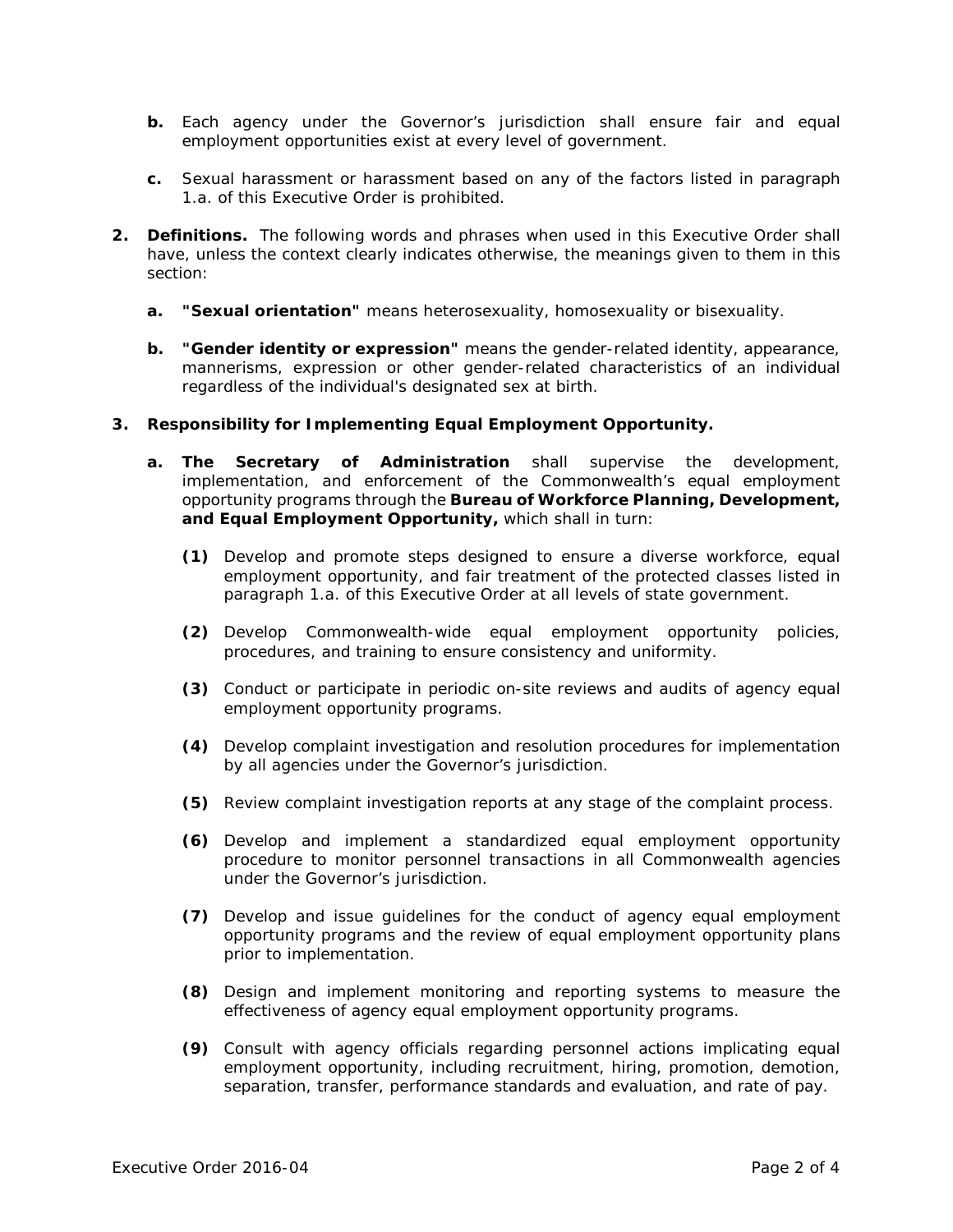- **(10)** Provide leadership to agencies in the design and implementation of innovative equal employment opportunity strategies that will further the Commonwealth's commitment to equal employment opportunity.
- **(11)** Examine in particular whether employees or applicants for employment experience workplace challenges due to sexual orientation and/or gender identity or expression and identify ways to minimize any such challenges.
- **(12)** Evaluate the Commonwealth's hiring and job retention practices to ensure compliance with this Executive Order.
- **(13)** Coordinate, as needed, with the **Bureau of Diversity, Inclusion and Small Business Opportunities** within the **Department of General Services** to ascertain how equal employment opportunity best practices can promote diversity, inclusion, and fairness in Commonwealth contracting.
- **b. Heads of Departments and Agencies** under the Governor's jurisdiction shall:
	- **(1)** Designate an Equal Opportunity Officer with the primary responsibility of developing and implementing the agency's equal employment opportunity program.
	- **(2)** Ensure that the agency Equal Opportunity Officer reports directly to the individual who has overall responsibility for the agency's equal employment opportunity program.
	- **(3)** Ensure that the agency's commitment to equal employment opportunity is clearly transmitted to all agency employees and that bureau directors and managers provide adequate support to the Equal Opportunity Manager or Specialist in the development and implementation of program plans designed to achieve the agency's equal employment opportunity objectives.
	- **(4)** Seek input from the Director of the Bureau of Workforce Planning, Development, and Equal Employment Opportunity on personnel actions affecting equal employment opportunity professional staff.
	- **(5)** Ensure that the agency develops and implements effective equal employment opportunity plans in addition to auditing and reporting mechanisms.
	- **(6)** Ensure that all agency supervisory and management employees are rated on equal employment opportunity, diversity, and inclusiveness based in part upon criteria identified in the agency's equal employment opportunity plan.
- **4. Cooperation by Commonwealth Agencies**. Agency heads and all agencies, boards and commissions under the Governor's jurisdiction shall work cooperatively with the Governor's Office of Administration and its Bureau of Workforce Planning, Development, and Equal Employment Opportunity to fulfill the demands of this Executive Order. Independent agencies, state-affiliated entities, and state-related agencies are strongly encouraged to join with the Governor's Office of Administration to adopt, refine, and implement similar practices and procedures to support greater diversity, inclusion, and fairness in employment opportunities within their workforce.